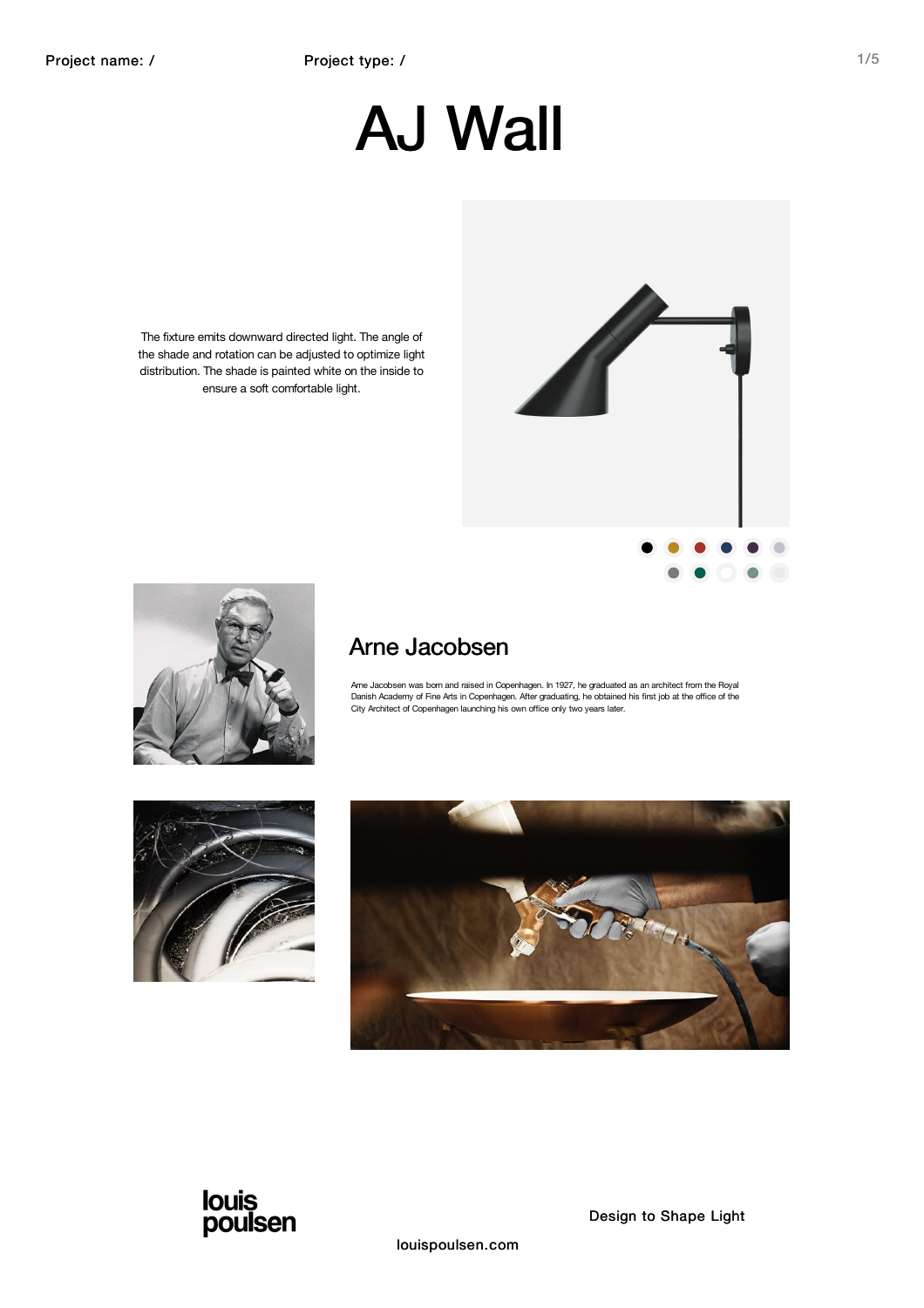## Product info

#### Information

The white version is supplied with a white cable. The other versions are supplied with a black cable.

#### Mounting

Cable type: Plastic cord with plug. Cable length: 2.4m. Light control: Switch in wallbox.

#### Finish

Stainless Steel, polished. White, Black, Aubergine, Dark Green, Dark Grey, Light Grey, Midnight Blue, Pale Petroleum, Rusty Red, Yellow Ochre, wet painted.

#### Materials

Shade: Spun steel or stainless steel. Wall box: Spun steel or deep drawn stainless steel. Arm: Steel or stainless steel.

#### Sizes and weights

Width x Height x Length (mm) | 318 x 180 x 125 Max 0,9 kg

#### Class

Ingress protection IP20. Electric shock protection II w/o ground.

Light source 1x20W E14

Information

The white version is supplied with a white cable. The other versions are supplied with a black cable.

## Product family







AJ Table **AJ Floor AJ Floor AJ 50 Wall** 





AJ Mini Table AJ Royal



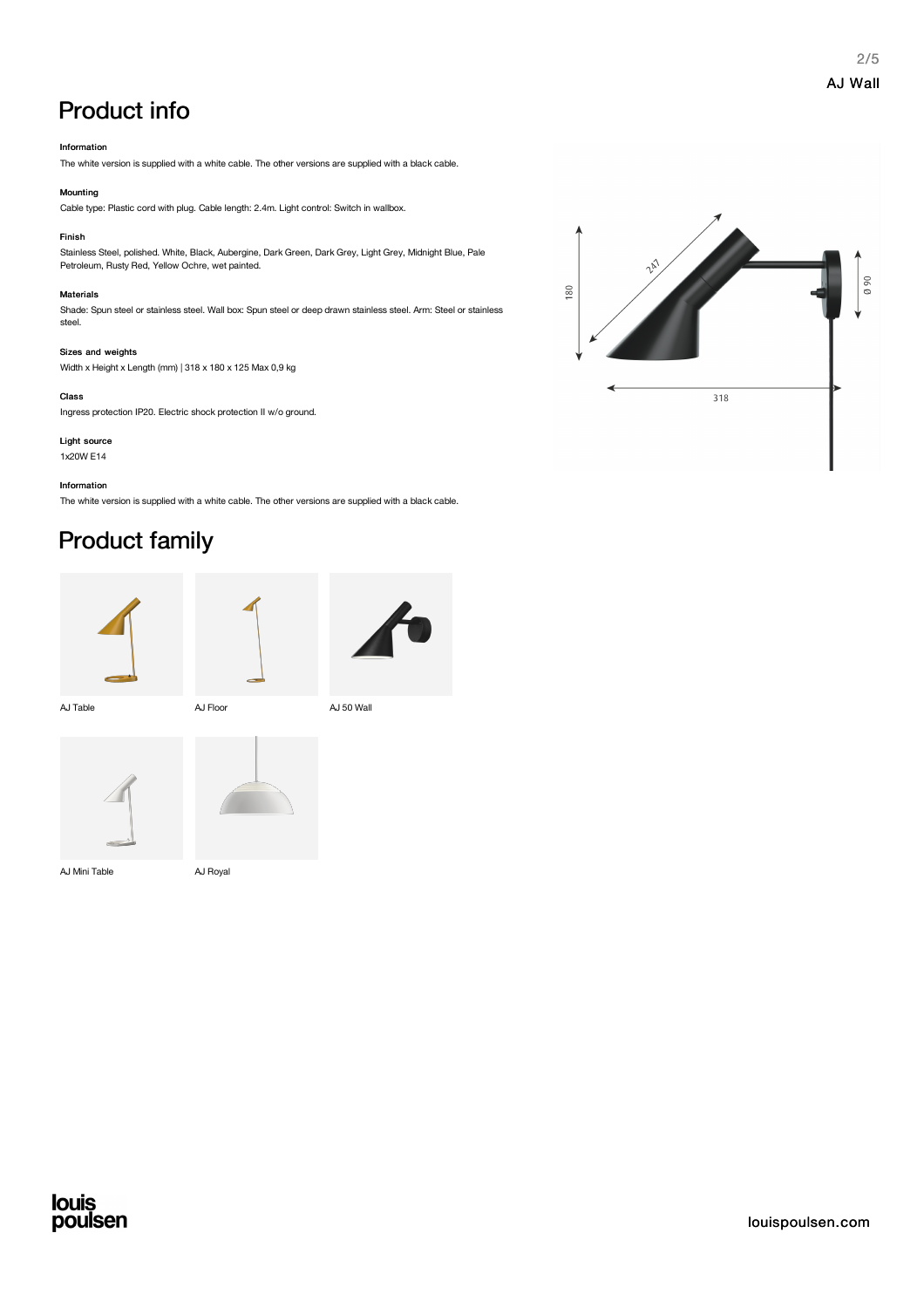#### 3/5 AJ Wall

## Product variants

| Colour           | Cable type    | Light source |
|------------------|---------------|--------------|
| Aubergine        | <b>BLK PL</b> | 1x20W E14    |
| $\bigcirc$ Black | WHT PL        |              |
| Dark green       |               |              |
| Dark grey        |               |              |
| Light grey       |               |              |
| Midnight blue    |               |              |
| Pale petroleum   |               |              |

**C** Rusty red

Stainless steel polished

◯ White

Yellow ochre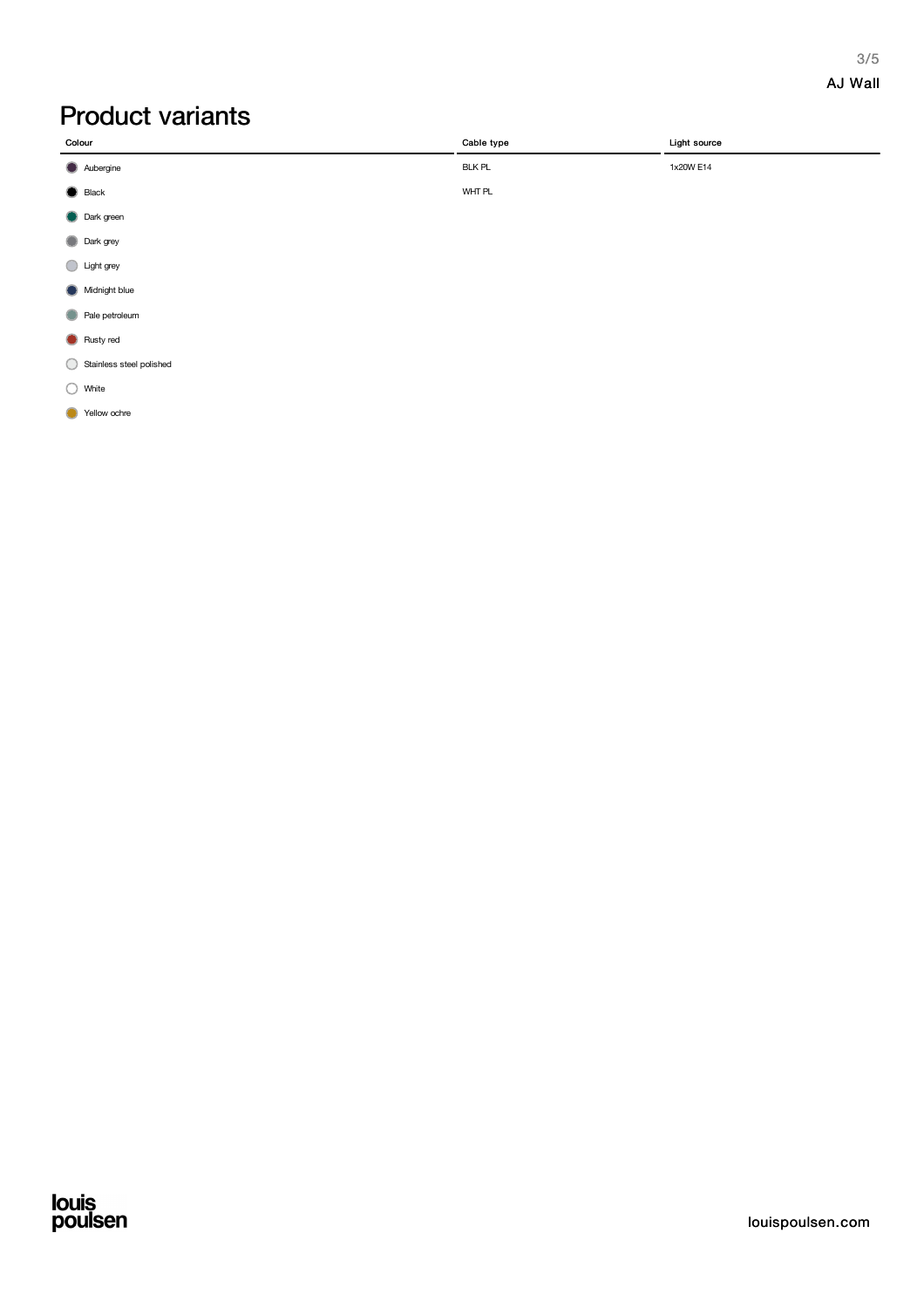4/5 AJ Wall

## Product description

Terse and iconic design A semi-conical fixture head. An arm fixed to a round mounting box holds the fixture head. Fixture head rotates and pivots to direct light as needed. Different colour variants.

Is a member of a product family for both outdoor and indoor.

## **Mounting**

Back plate dimension: 4.8" diameter. Mounts onto 4" octagonal outlet box. (USA only)

## Light description

The fixture emits glare free, directed light. Combined direct and indirect light ensures directed light with soft shadows The shade is painted white on the inside to ensure a soft comfortable light distribution.

## **Design**

Arne Jacobsen

## **Material**

Fixture head and wall box: spun aluminium, 1. 5mm (0. 06") thick, wet painted. Arm: extruded aluminium, 1. 5mm (0. 06") thick, wet painted.<br>Mounting plate: zinc plated aluminum, 1. 5mm (0. 06") thick. Switch: on/off, phenolic black. Socket: Porcelain, candelabra base for G16. 5, frosted envelope lamps.

## **Weight**

Min: 0.836 kg Max: 0.905 kg

## Finish

Aubergine, Black, Dark green, Dark grey, Light grey, Midnight blue, Pale petroleum, Rusty red, Stainless steel polished, White, Yellow ochre